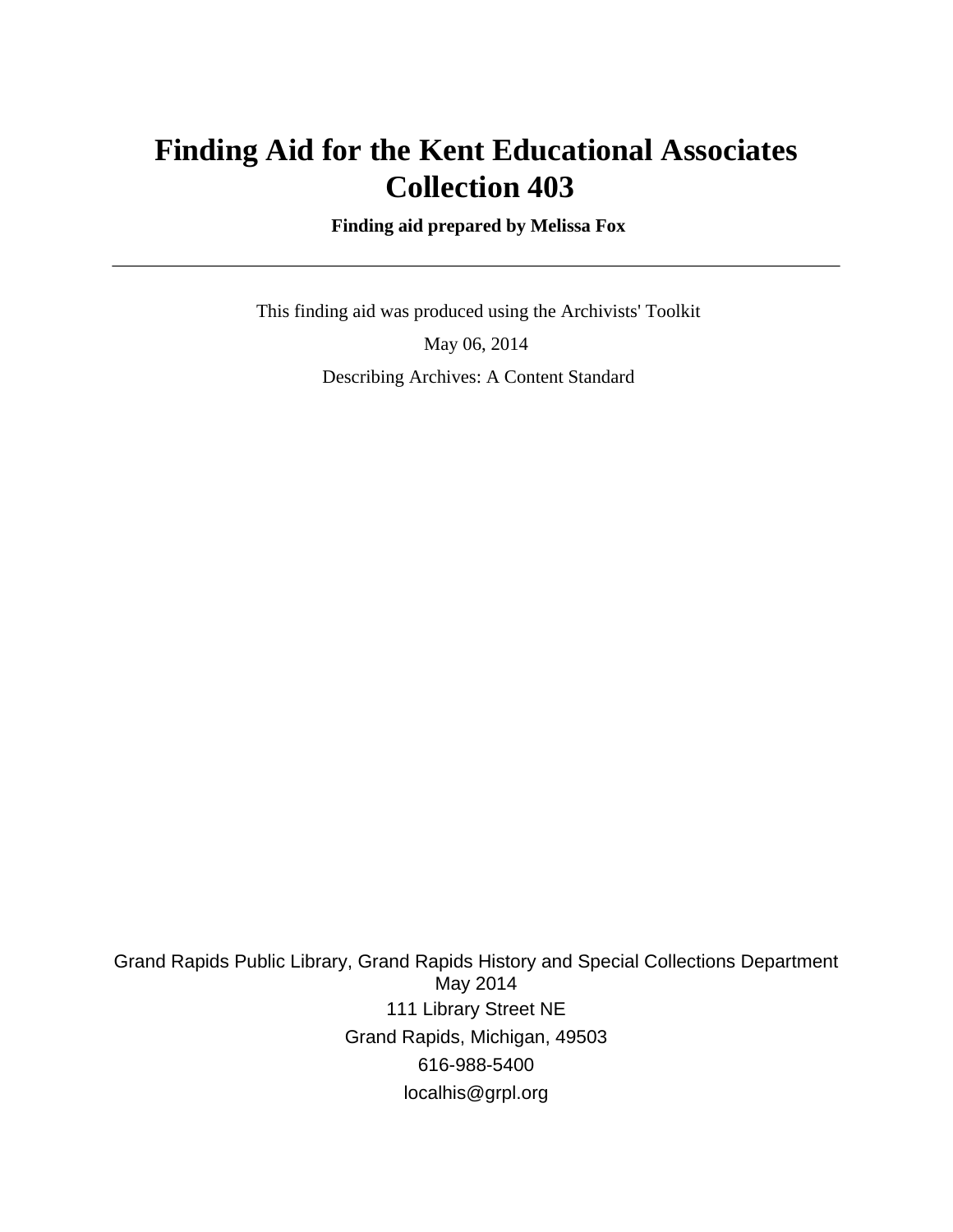# **Table of Contents**

l,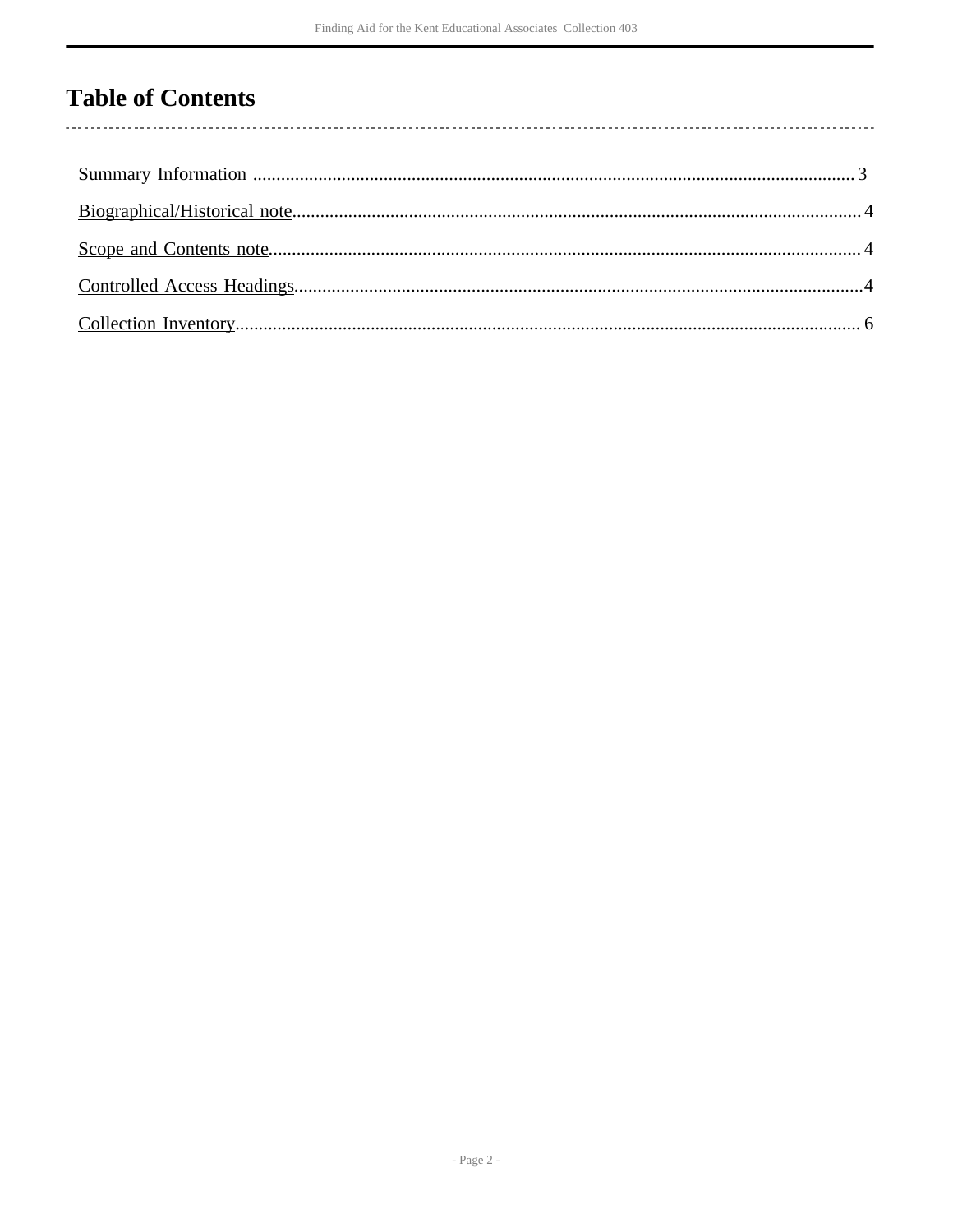# <span id="page-2-0"></span>**Summary Information**

| <b>Repository</b> | Grand Rapids Public Library, Grand Rapids History and Special<br><b>Collections Department</b>                                                                                                                                                                                             |
|-------------------|--------------------------------------------------------------------------------------------------------------------------------------------------------------------------------------------------------------------------------------------------------------------------------------------|
| <b>Title</b>      | <b>Kent Educational Associates</b>                                                                                                                                                                                                                                                         |
| Date [inclusive]  | 1954-1996                                                                                                                                                                                                                                                                                  |
| <b>Extent</b>     | 1.0 Linear feet Two Boxes                                                                                                                                                                                                                                                                  |
| Language          | English                                                                                                                                                                                                                                                                                    |
| <b>Abstract</b>   | Kent Educational Associates formed in 1954 to work toward the<br>professionalization of the educational secretary. This collection includes<br>documents for the organization for the years 1954-1996, including<br>meeting minutes, annual banquet information, rosters, and newsletters. |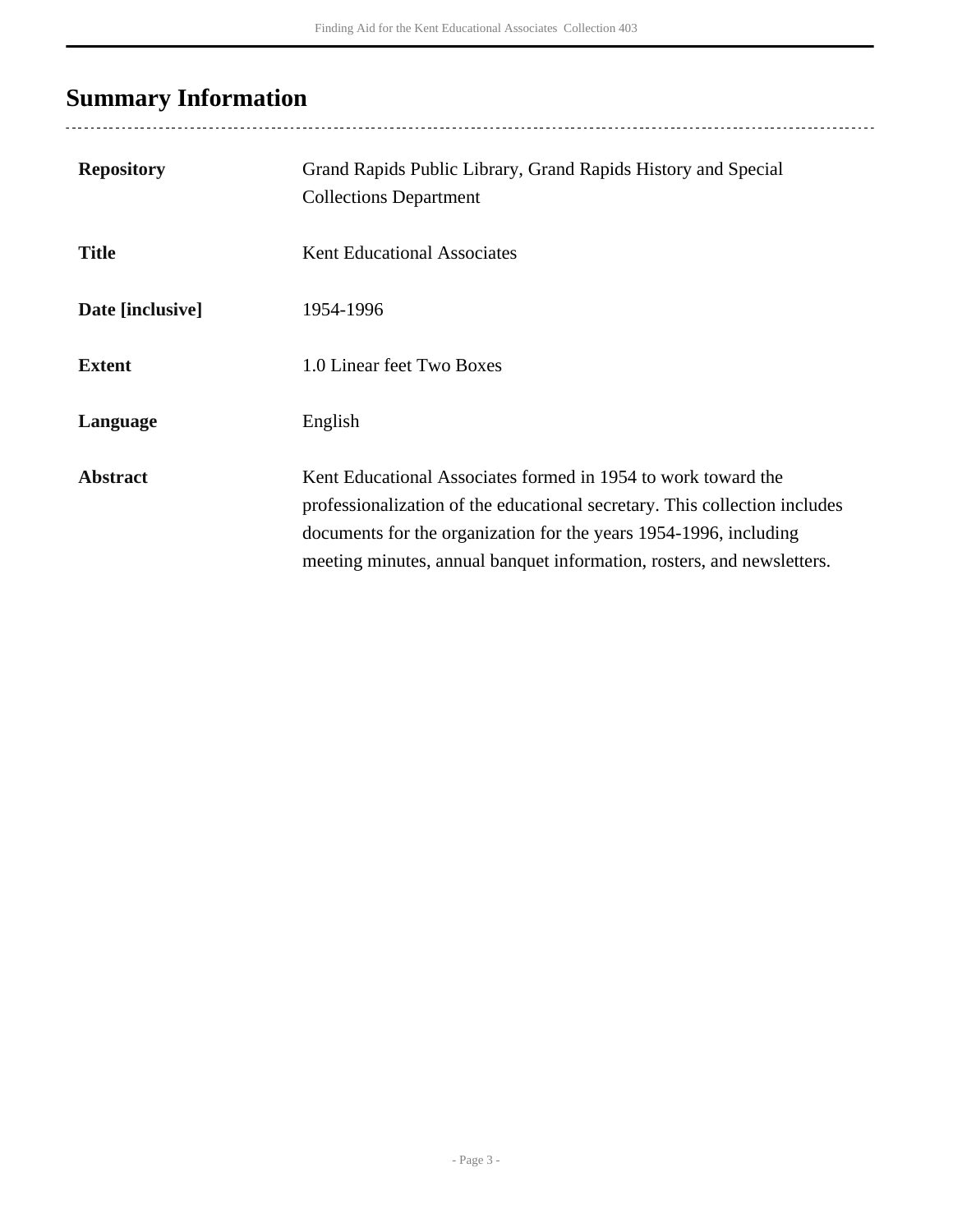## <span id="page-3-0"></span>**Biographical/Historical note**

Kent Educational Associates was organized in 1954 as the Grand Valley Educational Secretaries to work toward the professionalization of the educational secretary, to strive to improve communication between faculty, parents, and students. Membership was open to anyone engaged in education secretary work in the Grand Valley area. By 1968 the organization changed its name to Kent Area Educational Secretaries, and ten years later, in 1978, was known as the Kent Area Educational Office Personnel Association. In 1982 the group changed its name again, this time to the Kent Educational Associates, and membership was open to secretaries, clerks, aides, bookkeepers, and those who worked as office personnel in administration, libraries, maintenance or transportation in the Kent Intermediate School District.

### <span id="page-3-1"></span>**Scope and Contents note**

The Kent Educational Associates collection contains documents related to the organization for the years 1954-1996 such as meeting minutes, annual banquet information, rosters, and newsletters.

## **Administrative Information**

#### **Publication Information**

Grand Rapids Public Library, Grand Rapids History and Special Collections Department May 2014

## <span id="page-3-2"></span>**Controlled Access Headings**

#### **Geographic Name(s)**

• Grand Rapids (Mich.) -- History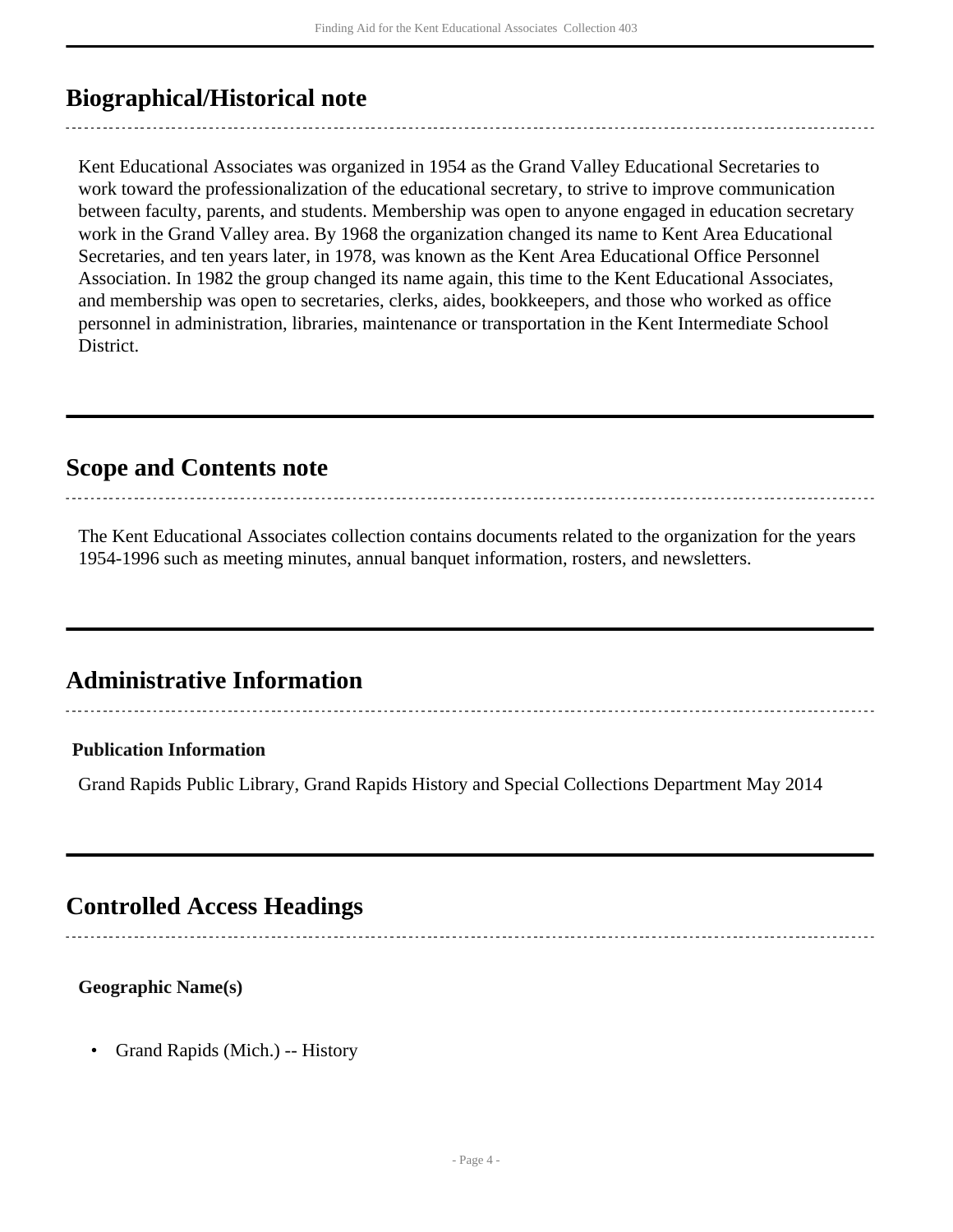• Kent County (Mich.) -- History

### **Subject(s)**

• Clubs -- Michigan -- Grand Rapids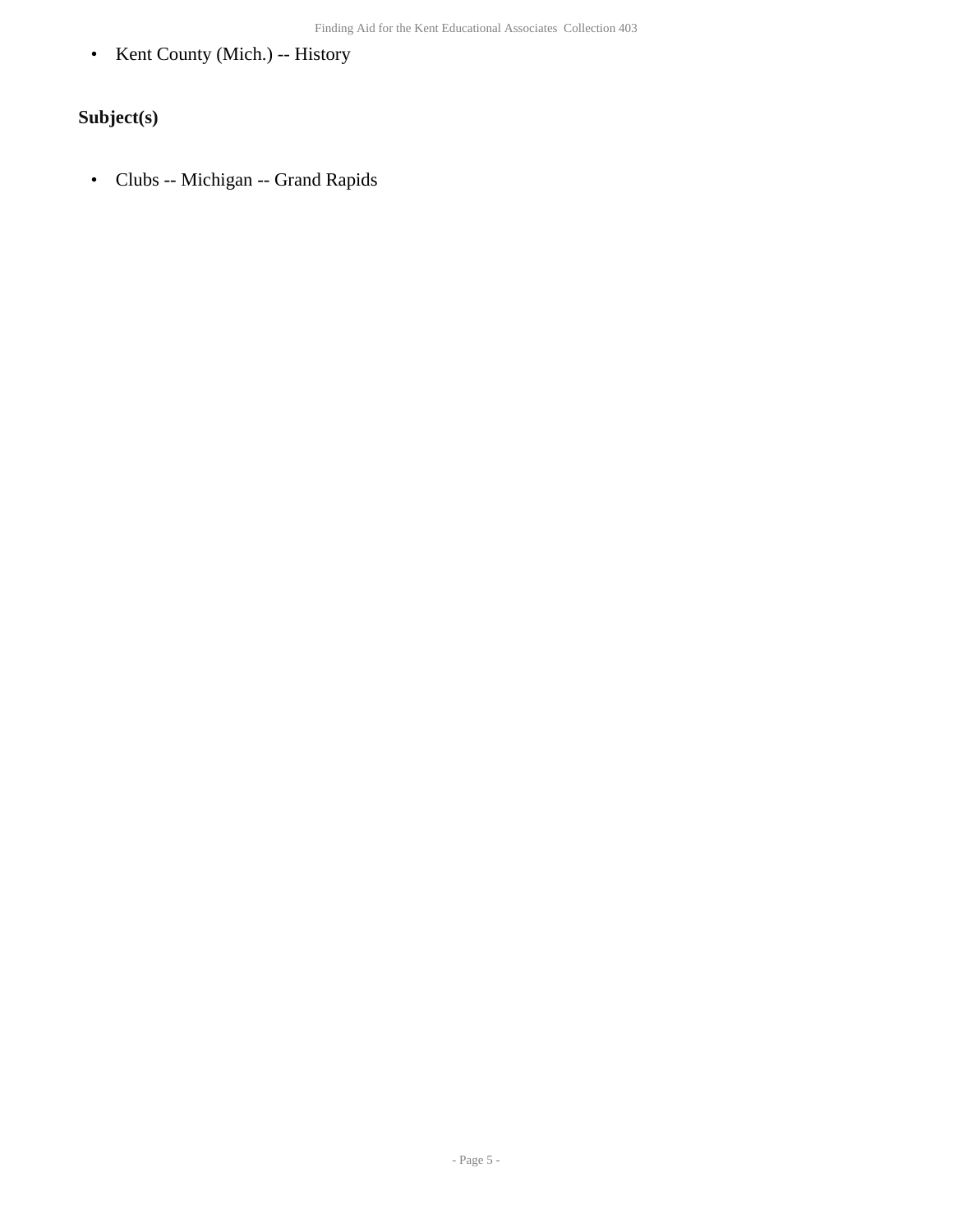## <span id="page-5-0"></span>**Collection Inventory**

|                     | <b>Box</b>   | Folder         |
|---------------------|--------------|----------------|
| Documents 1964-1965 | $\mathbf{1}$ | $\mathbf{1}$   |
| Documents 1966-1967 | $\mathbf{1}$ | $\overline{2}$ |
| Documents 1967-1968 | $\mathbf{1}$ | 3              |
| Documents 1968-1969 | $\mathbf{1}$ | $\overline{4}$ |
| Documents 1969-1970 | $\mathbf{1}$ | 5              |
| Documents 1970-1971 | $\mathbf{1}$ | 6              |
| Documents 1971-1972 | $\mathbf{1}$ | $\overline{7}$ |
| Documents 1972-1973 | $\mathbf{1}$ | 8              |
| Documents 1973-1974 | $\mathbf{1}$ | 9              |
| Documents 1974-1975 | $\mathbf{1}$ | 10             |
| Documents 1975-1976 | $\mathbf{1}$ | $11\,$         |
| Documents 1976-1977 | $\mathbf{1}$ | 12             |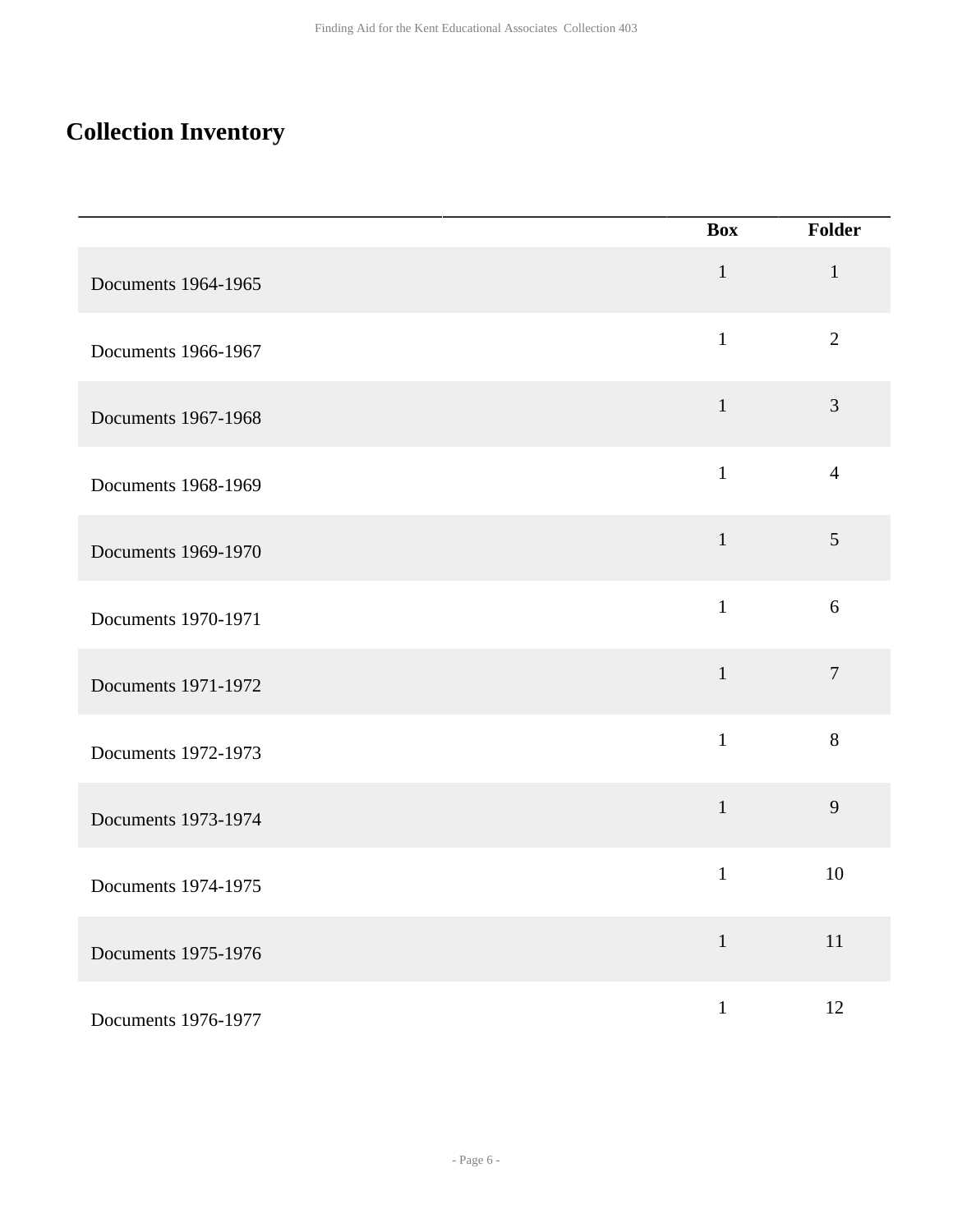| Documents 1977-1978               | $\mathbf 1$    | 13           |
|-----------------------------------|----------------|--------------|
| Documents 1978-1979               | $\mathbf{1}$   | 14           |
| Documents 1979-1980               | $\mathbf{1}$   | 15           |
| Documents 1980-1981               | $\mathbf{1}$   | 16           |
| Documents 1981-1982               | $\mathbf{1}$   | 17           |
| Documents 1982-1983               | $\mathbf{1}$   | 18           |
| Documents 1983-1984               | $\mathbf{1}$   | 19           |
| Documents 1984-1985               | $\mathbf{1}$   | 20           |
| Documents 1985-1986               | $\mathbf{1}$   | 21           |
| Documents 1986-1987               | $\mathbf{1}$   | 22           |
| Miscellaneous Documents 1954-1996 | $\mathbf{2}$   | 10           |
| Notebook 1969-1978                | $\overline{2}$ | 11           |
| Documents 1987-1988               | $\overline{2}$ | $\mathbf{1}$ |
| Documents 1988-1989               | $\sqrt{2}$     | $\sqrt{2}$   |